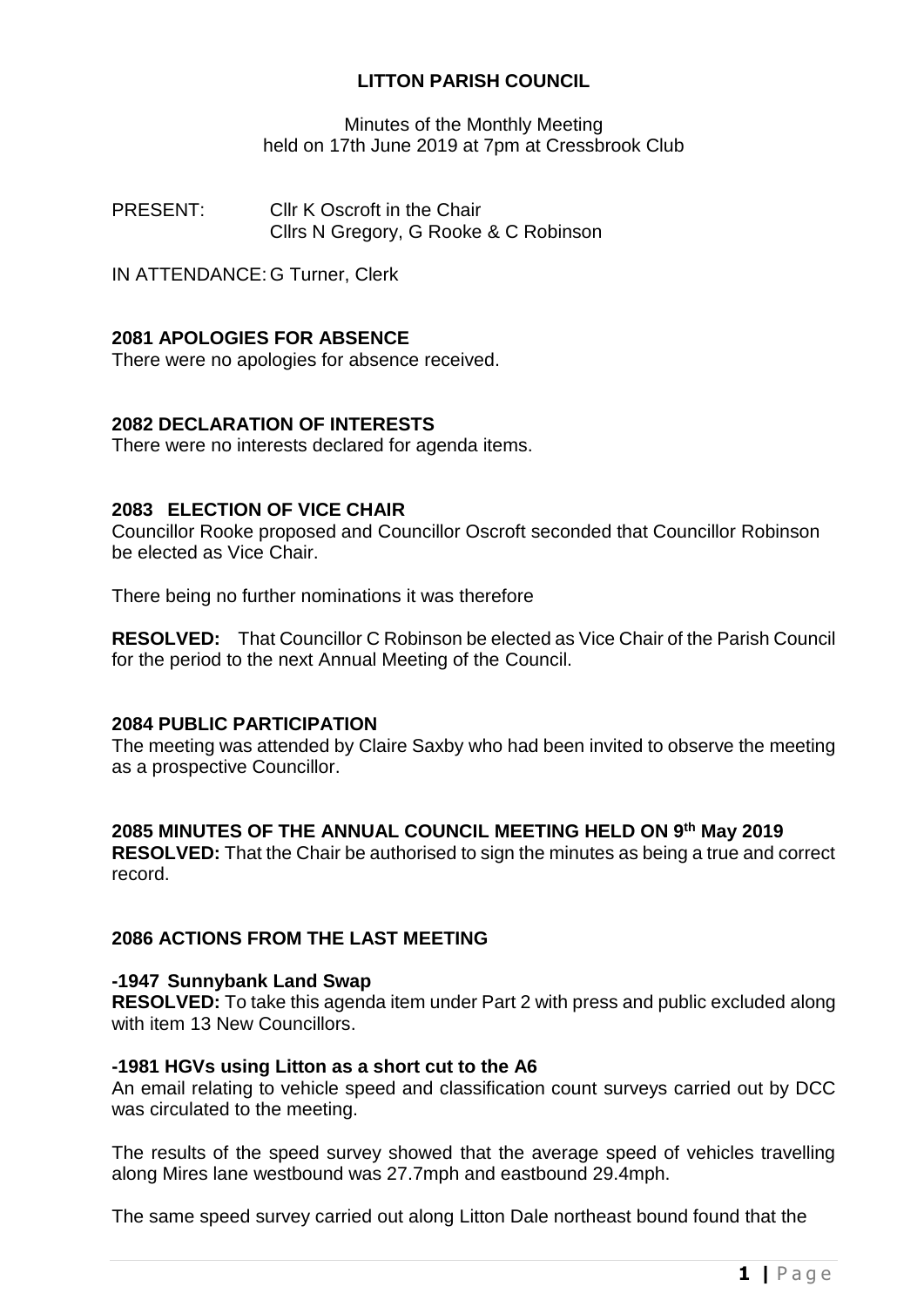average speed of vehicles was 31.1mph and southwest bound 30.3mph. The classification count was only carried out at Litton Dale and had the following results.

Northeast bound the average daily flow was 524 vehicles of which 465 were cars, leaving 59 other vehicles which includes HGVs, Buses and Motorcycles.

Southwest bound the average daily flow was 543 of which 473 were cars leaving 70 other vehicles which includes HGVs, Buses and Motorcycles.

Neither results would trigger any further surveys being carried out by DCC.

Councillor Robinson reported that residents at the Annual Parish Meeting had asked whether the 30mph signs could be moved further outside the village to give vehicles time to slow down before the village boundary.

Councillor Rooke stated that he had already requested this of DCC but they had responded that they don't put 30mph signs outside of villages and where they are at the moment is the only option.

Residents had also asked whether gates could be put at the entrance to Litton Village, similar to those at Hope, as they felt that this is effective in slowing down vehicles.

Councillor Rooke noted that HGVs had been seen using Conjoint Lane and that although this lane has a weight limit the signs are no longer visible.

**RESOLVED:** To ask for the weight limit signs at either end of Conjoint Lane to be reinstated.

District Councillor Clare Gamble offered to find out whether there were any regulations with regard to noise levels from vehicles at different times of the day.

## **-1994 PLAYGROUND/MEMORIAL PLAYING FIELD DEVELOPMENT**

Councillor Robinson stated that residents at the Annual Parish Meeting were receptive to moving the pod swing to where the netball hoop is, but felt that moving it to the Memorial Playing Field might create a nuisance problem there.

**RESOLVED:** That Councillor Rooke will contact Ellesmere Playground Products Limited for a new quote for removing the netball hoop and moving the pod swing in its place.

**RESOLVED:** To ask the school if they want the netball hoop.

## **-2022 SPEEDING IN LITTON**

**IT WAS RESOLVED:** That following the results of the speed survey conducted by DCC and insufficient volunteers, to be trained on the use of a community speed gun, coming forward this item would be left in abeyance.

#### **-2051 REPAIRS TO PLAYGROUND WALL**

Councillor Rooke informed members that Mr Marsden had completed the work rebuilding the wall at the playground and had also submitted an estimate of £535 for the repairs to the playground wall near the pod swing which has recently fallen down.

**IT WAS RESOLVED:** That the Clerk will ask Mr Marsden to make the repairs at a cost of £535.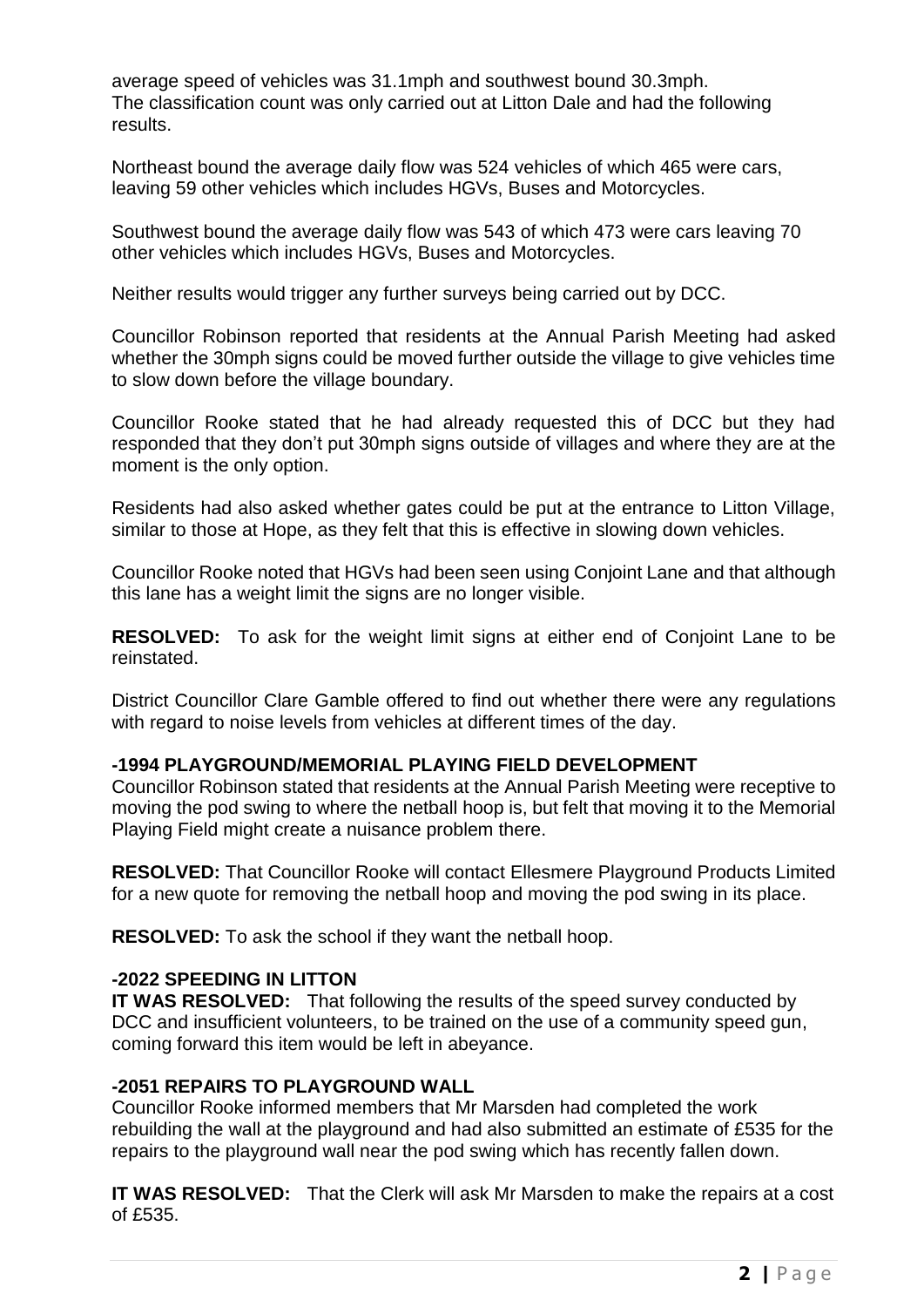# **-2061 PLAYGROUND NUISANCE COMPLAINT**

The Council hopes that moving the pod swing will help with the playground nuisance, but as an added measure to improve visibility to that corner of the playground

**IT WAS RESOLVED:** To ask Sunnybank if they would be amenable to removing the laurel hedges etc and replacing them with something more suitable such as a beech hedge.

### **-2067 REGISTERING CRESSBROOK WAR MEMORIAL AS A COMMUNITY ASSET**

It was noted that this process has not yet been started,

## **-2075 REMOVAL OF SPENT FLOWERS/WREATHS AT THE CEMETERY & GRANT APPLICATION UPDATE**

It was noted that the grant application submitted for the redevelopment of the Garden of Remembrance was unsuccessful.

Councillor Robinson reported that she had posted on Facebook and mentioned at the Annual Parish Meeting that anyone who did not want spent flower/wreaths removed from graves at the cemetery by the handy-person should contact the Council.

**IT WAS RESOLVED:** That Councillor Gregory will draft a Notice for the reverse of the Cemetery noticeboard to include the Council's policy on removing spent flowers and wreaths.

### **2087 REVIEW OF STANDING ORDERS**

The Council's Standing Orders were circulated to members together with Appendix 2.

**RESOLVED:** That the Standing Orders and Appendix 2 be approved for the next 12 months.

## **2088 REVIEW OF FINANCIAL REGULATIONS**

The Council's Financial Regulations were circulated to members.

**RESOLVED:** That the Financial Regulations be approved for the next 12 months.

#### **2089 REVIEW OF RISK ASSESSMENT**

The Council's Risk Assessment was circulated to members.

**RESOLVED:** That the Risk Assessment be approved for the next 12 months.

## **2090 REVIEW OF THE FIXED ASSET REGISTER**

The Fixed Asset Register updated for the current insurance values was circulated to members.

**RESOLVED:** That the Fixed Asset Register be approved for the next 12 months.

#### **2091 INSURANCE RENEWAL**

The insurance renewal for the final year of the 3 year insurance agreement was circulated to members.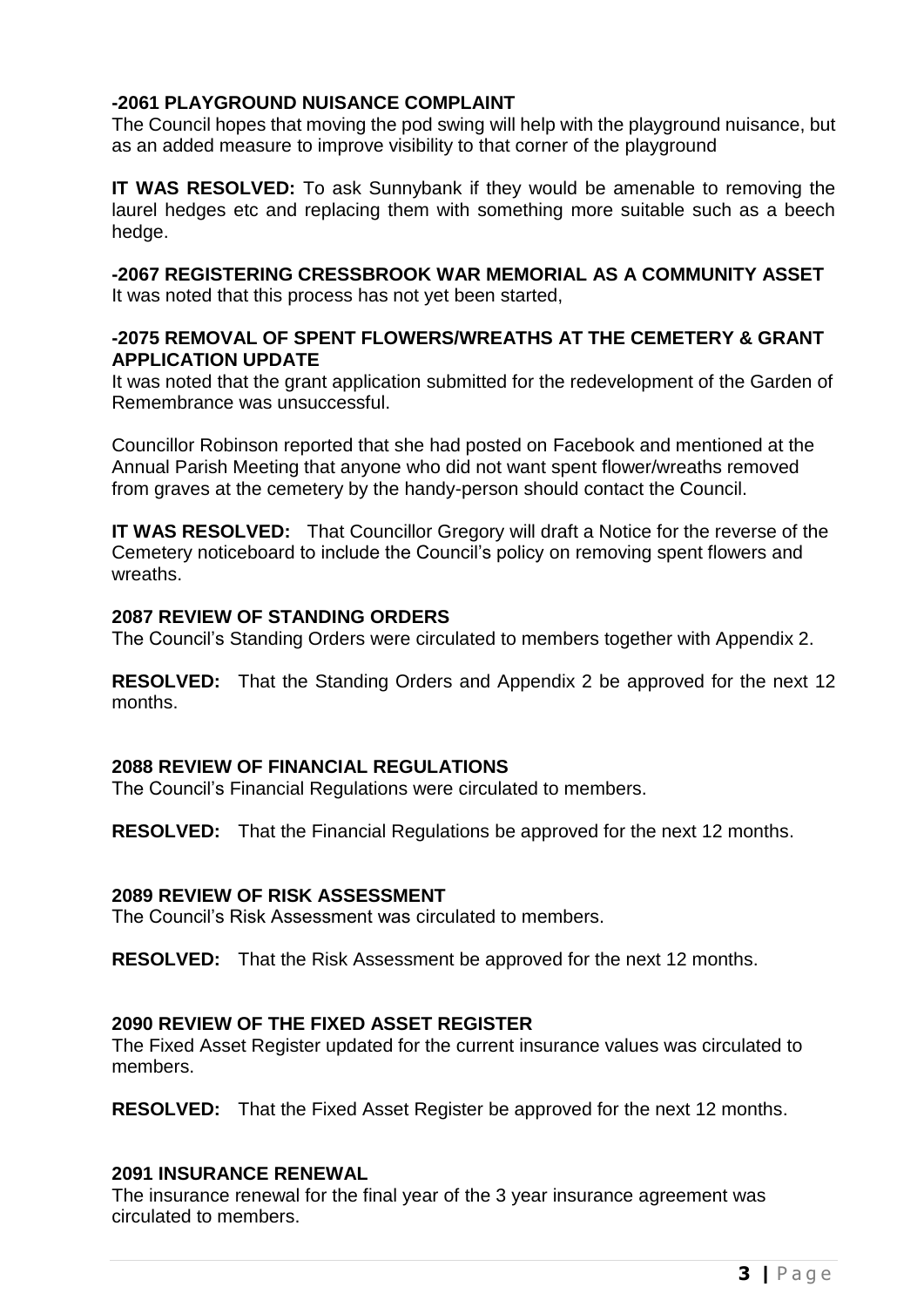# **2092 ANNUAL PARISH MEETING**

Notes from the Annual Parish Meeting held in May were circulated to members.

**RESOLVED:** That the notes give a true and correct record of the Annual Parish Meeting.

### **2093 PLANNING APPLICATIONS**

Application number: NP/DDD/0519/0505 Hammerton Hall Farm, Post Office Row, Litton Listed Building Consent – Conversion of traditional buildings to form three residential units

(1 open market unit, 1 holiday let dwelling and 1 ancillary/holiday let).

**RESOLVED:** To support the application as it is an expansion to a local business, but to question the need for one of the units to be 'open market'.

### **2094 PLAYGROUND – ROSPA REPORT**

A copy of the annual ROSPA inspection report was circulated to members.

**RESOLVED:** To ask ROSPA to be more specific about what is wrong with the Multiplay climber.

## **2095 PARKING IN LITTON VILLAGE**

Councillor Robinson reported that she had received a request from a resident for parking restriction outside her house as she cannot park anywhere near her house at times, due to the number of visitors parking in the village.

**RESOLVED:** That District Councillor Gamble will refer to DCC and find out if there is a possibility of introducing residents parking to parts of Litton.

Councillor Oscroft stated that he had received a complaint from a resident that he could not turn in or out from his drive at times due to parked cars.

**RESOLVED**: Councillor Gregory will move the signs that are currently on the Village Green near The Old Shop further apart to see if this helps.

## **2096 RIGHTS OF WAY MINOR MAINTENANCE**

A letter relating to the 2019/20 Rights of Way Minor Maintenance Scheme was circulated to members.

**RESOLVED:** To apply to the scheme for a grant to provide better signage pointing to the footpath that leads down to Tansley Dale.

## **2097 TREE MAINTENANCE PROJECT**

Councillor Gregory reported to members that he had received a quote from N & G Tomlinson for £1,030 in respect of taking down the leaning Sycamore tree, that is opposite the shop and the Rowan tree next to it and for the stumps to be removed.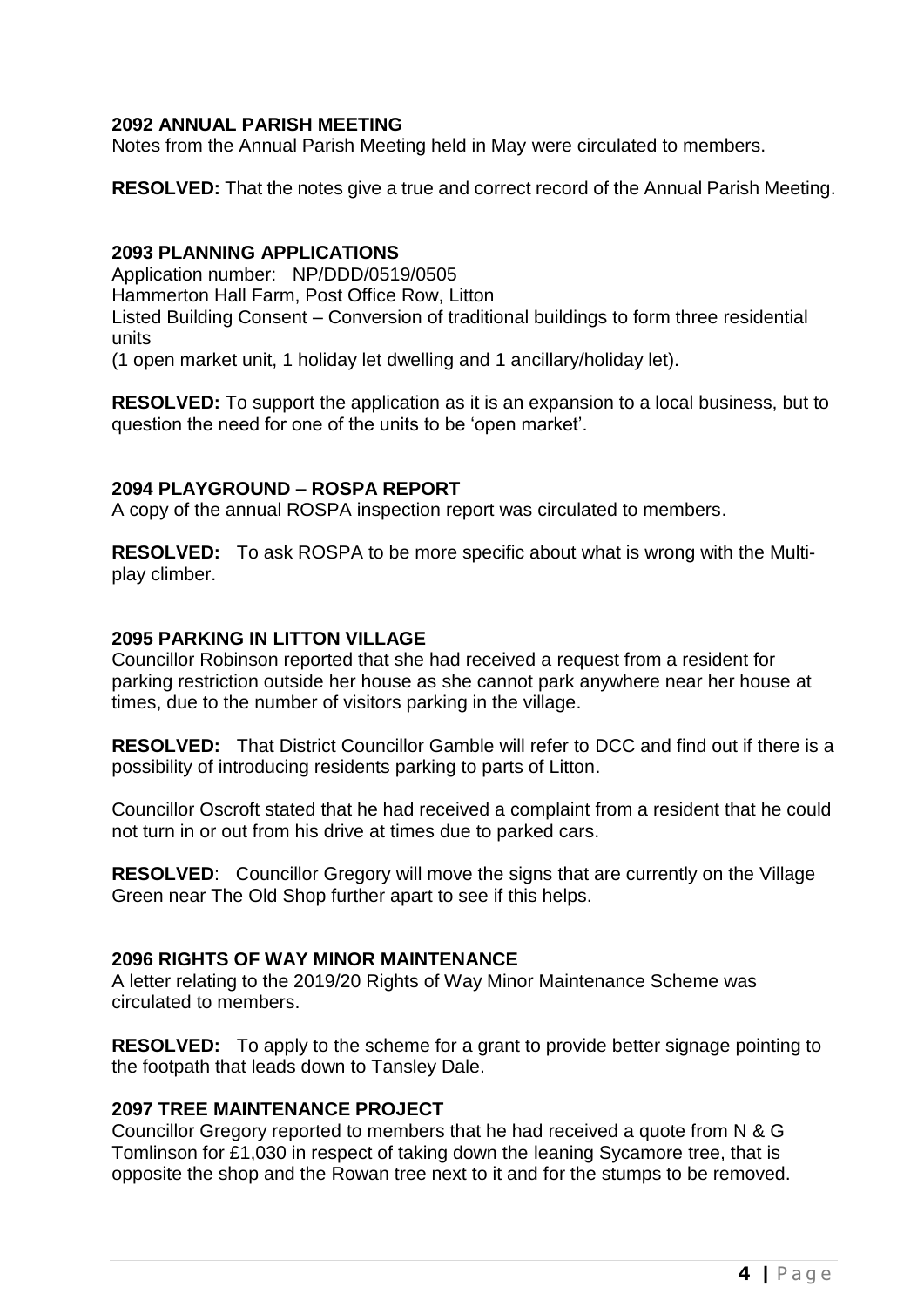**IT WAS AGREED:** That N & G Tomlinson should be instructed to remove the trees in the Autumn.

# **2098 FINANCE (SCHEDULE OF ACCOUNTS ATTACHED)**

The Clerk submitted accounts for which cheques numbered 1630 to 1637 in the sum of £3,510.54 had been drawn. As well as details of a debit card transaction to HMRC in the sum of £223.60.

It was noted that the current account bank statement balance at 5<sup>th</sup> June 2019 was £10,137.46.

**IT WAS RESOLVED:** That the cheques be signed and the accounts to which they relate be paid as well as the debit card transaction.

A copy of the internal auditor's report on the 2018/19 Annual Return was circulated to members for information.

The Annual Governance and Accountability Return 2018/19 Part 3 with supporting bank reconciliations and explanations of variances were circulated to members and the following was **RESOLVED:**

(1) That the Annual Governance Statement, Section 1 of the Return is approved and signed by the Chair and Clerk.

(2) That the Accounting Statements, Section 2 of the Return are approved and signed by the Responsible Financial Officer and Chair.

## **2099 CORRESPONDENCE**

A letter from Western Power regarding repairs to cable underneath the Village Green in Litton was circulated to members.

It was noted that this work had already taken place and that Western Power had left the green in a poor condition.

An email complaint about the mowing of Barrat Lane in Litton was circulated to members.

**RESOLVED:** To ask the Grass Cutting Contractor not to mow to the edges of the lane next year.

An email highlighting the damage to the Village Green in front of Hall Farm Guest House was circulated to members.

**RESOLVED:** To ask the Handy-Person to put some grass seed or turf down and tape the area off, after wakes week.

# **MATTERS TO BE DISCUSSED FOLLOWING THE EXCLUSION OF THE PUBLIC AND PRESS**

It was resolved under the Public Bodies (Admission of Meetings act 1960) s1 to exclude members of the press and public to the update on action 1947 under item 6 and also